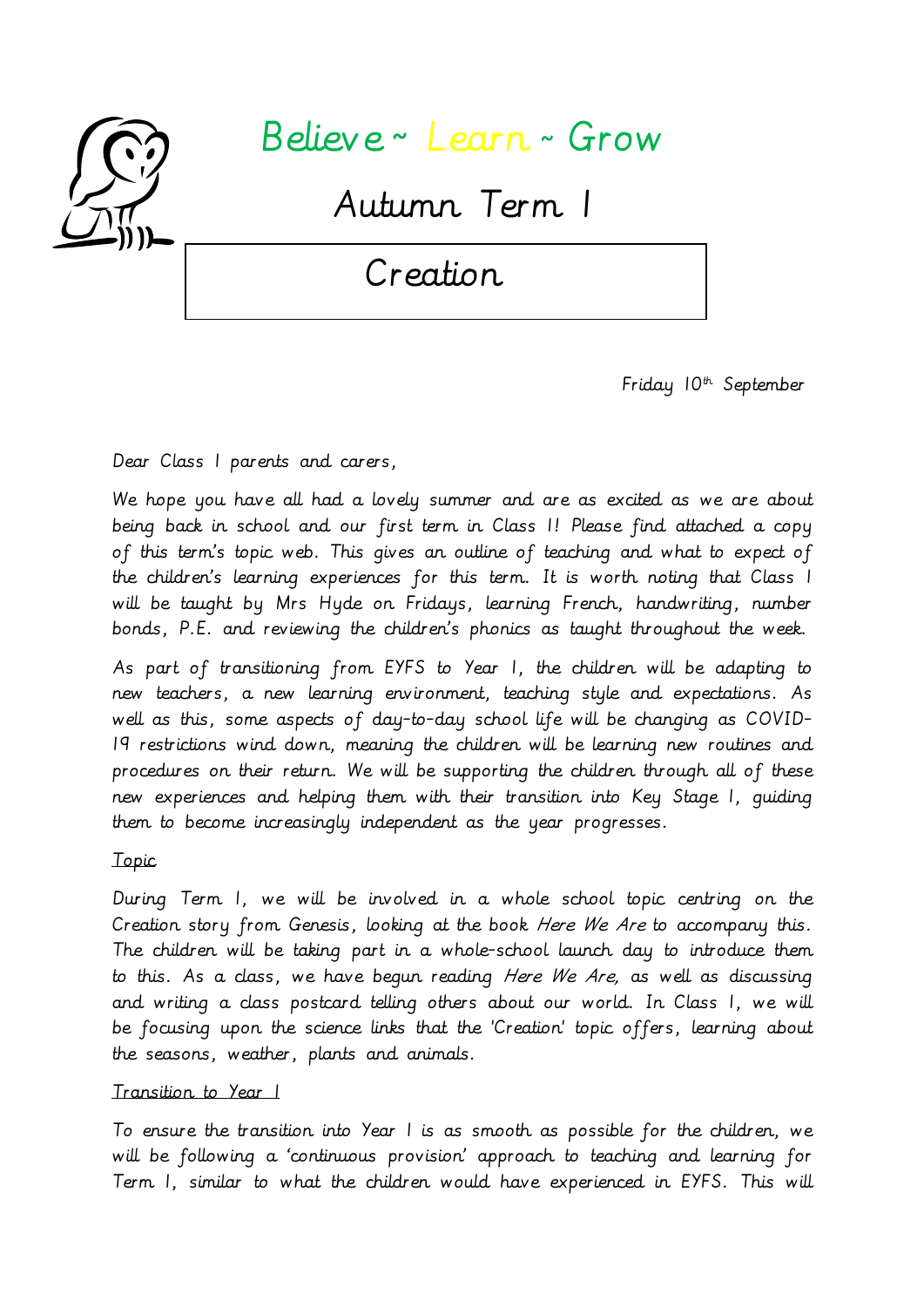allow time for the children to settle back into school life and Class 1 before transitioning into the KS1 curriculum. They will be completing challenges throughout the week that are linked to our topic, English, Maths and Phonics focus areas.

# Reading

Please note that reading books will come home during the first few of weeks of Term 1, once all children have settled back in and we have established what level each child is reading at after their summer break. We encourage you to read your child's reading book at home with them for approximately ten minutes each night. Please date and sign the reading record, and feel free to write a comment! It is important to share the same book with your child on numerous occasions so that you can adapt the story, make predictions, learn tricky words and ask your child comprehension questions when finished. To support this, we will change every child's reading book on a Monday and/or Thursday if required. Please keep your child's reading record and reading book in their book bag to bring into school every day. In class, the children will read to Miss Gauger at least once a week during the Autumn Term and their reading record will be stamped or signed to indicate this.

## Spellings

Please help your child to practise their common exception words/tricky words at home using the mat that will be provided. We will be doing CEW quizzes and phonics reviews every Friday to assess how the children are progressing with learning these. We will commence more formal spelling tests in Autumn Term 2 and more information on this will come closer to the time.

# Phonics

In June of Year 1, all children must take part in a phonics screening check. This is to monitor the children's phonetic and reading ability. More information will be given on this at a later date.

## Year 1 Common Exception Words

The National Curriculum for Year 1 specifies forty-five words that the children need to learn to read and spell. These words are called common exception words (CEW) or tricky words. In order to make this more manageable, we have divided the words into five groups; one group for each of the first five terms, leaving the final term for review and consolidation. We have made a word mat containing all of the CEWs which can be kept at home. We would very much appreciate your support in helping your child to learn to read and spell these words each term. You will find the word mat in your child's book bag when their reading books are given out.